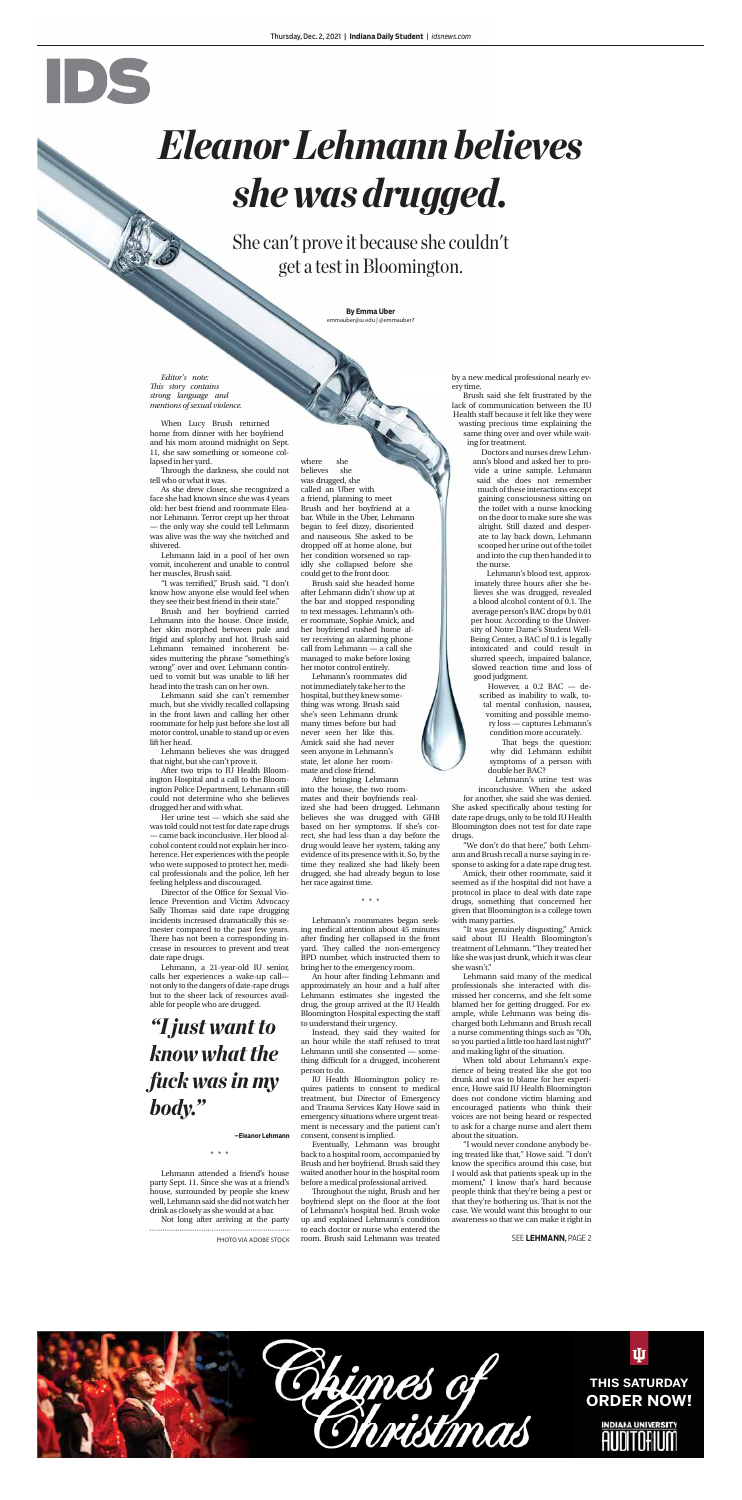the moment."

Lehmann stayed at the hospital until about 7:30 a.m. Sunday, making her hospital stay a total of about six and a half hours. Her discharge notes listed "alcoholic intoxication" as the reason for her hospital visit. Her paperwork did not mention her concerns that she was drugged anywhere.

"I felt very dehumanized and very ignored," Lehmann said. "They didn't make me feel safe, they didn't make me feel welcome there. I left feeling super off-put. The whole

After returning home and recovering for most of the day, she began to worry about the fact she did not know what drug she consumed nor did she have any proof she was drugged.

thing felt wrong." Lehmann returned to the

hospital around 8 p.m. that day to request another drug test. She was once again told IU Health Bloomington Hospital does not test for date rape drugs and it would have to have sent her labwork to the state lab. Lehmann said the nurse told her there is no way to prove she was drugged but all signs point to yes.

"I was by myself, I was super stressed out, and I started crying," Lehmann said. "I just want to know what the fuck was in my body."

\*\*\*

Date rape drugs can be any substance that inhibits someone's ability to consent. Howe said alcohol is the most common substance used to spike drinks and impair consent.

Common drugs used to

spike drinks include Rohypnol; gamma-hydroxybutyric acid, or GHB; gamma-butyrolactone, or GBL; and ketamine, according to the U.S. Department of Justice. Common prescription drugs for anxiety and depression are also frequently used as date rape drugs.

"It's effed to say that I was severely drugged to the point of having to go to the ER and I was a lucky one," Lehmann said.

As of Nov. 8, there have been 34 reported sexual assaults at IU-Bloomington

Lehmann believes she ingested GHB because she displayed many of the trademark GHB symptoms. If this is the case, Lehmann began fighting a battle against the clock as soon as she consumed the drug.

GHB can be detected in saliva tests up to six hours after ingestion, blood tests up to eight hours after ingestion and urine tests up to 12 hours after ingestion, according to American Addiction Centers.

> "Thank God I wasn't raped, but if I had been, the evidence of me being drugged

Katy Howe, IU Health Bloomington Director of Emergency and Trauma Services, said the urine tests offered at the hospital can detect the presence of certain drug groups that are commonly used as date rape drugs, such as benzodiazepines and cannabinoids.

> The increase in reported sexual violence at IU resulted in the Panhellenic Association and Indiana Fraternity Council banning all social pairs or quads between IFC fraternities and PHA sororities for the remainder of the fall 2021 semester.

However, in order to determine the quantities of each type of drug or identify the specific drug, Howe said the urine sample would need to be sent to a state testing lab. She said sending results to the state lab often happens when evidence is needed for a criminal investigation, therefore, the decision to incorporate the state lab is not in the hos-

pital's jurisdiction. Because of this policy and how quickly drugs leave the body, many people will never get tested to prove they were  $\frac{d}{dx}$  drugged — meaning if they need the evidence for a criminal investigation or any other reason, it will be too late.

\*\*\*

Even while describing her experience, Lehmann repeatedly called herself lucky.

There is no information about how to test for or treat date rape drugs nor any mention of consequences for drugging others.

Lehmann considers herself lucky because she left the party before the drug took effect, because she collapsed in her own front yard, because she was found quickly, because it was her friends who found her instead of a stranger. Lehmann knows there are many women at IU who won't be so lucky.

"This made me as a woman feel completely helpless at a school that I expected to keep me safe," Amick said.

Director of the Office for Sexual Violence Prevention and Victim Advocacy Sally Thomas said despite the physical office closing, there is a 24-hour sexual assault crisis hotline. At any time of day a student can call the hotline and immediately speak to a confidential victim advocate, Thomas said.

since the start of the semester in August, according to IU News Net.

> "I would be fine if my tuition was going towards buying date rape drug test kits," Lehmann said. "Even if I'm never drugged again, hopefully that could prevent somebody else getting drugged."

If Lehmann had been assaulted that night, she would have no proof she was unable to consent due to a date rape drug. Despite calling the police and visiting the hospital twice, there is no official record documenting Lehmann's concern that she was drugged. Medical records show Lehmann's BAC at 0.1 and do not mention any date rape drugs, meaning Lehmann would not be able to prove her level of incoherence in court.

> Thomas said the Office for Sexual Violence Prevention and Victim Advocacy does not offer drug testing and advises students to go directly to the hospital.

would have been crucial in my case against my rapist," Lehmann said. "Hopefully, a girl never gets raped here, in general, but especially after being roofied because they're going to be treated like shit."

However, Thomas said her office plans to launch a new date rape drug prevention campaign next semester in response to the dramatic increase in date rape drug incidents this semester, which will include training on what things to look out for and what to do if you have been drugged. Date rape drugs are not normally a common occurrence at IU, but this semester there has been a significant increase in reported druggings, Thomas said. 'This has not been an issue that we've seen more every once in a while over the past few years," Thomas said. "Now seeing this high of a number, it is clear we just have to do more education and understanding of what to look out for." The Monroe County Sexual Assault Response Team aims to provide an efficient, comprehensive response to sexual assault by bringing the Monroe County prosecutor's office, IU Health Bloomington, the IU Student Health Center and other community resources into one team. According to the website, SART offers a Victim's Advocate to explain legal rights, a Sexual Assault Nurse Examiner specially trained to perform a forensic medical examination to treat and document evidence of injuries and a law enforcement officer to investigate the assault.

Howe said she wanted sexual assault survivors to feel safe seeking medical attention, even if they were not drugged and willingly consumed alcohol or drugs that impaired their ability to consent.

"Let me be very clear: It doesn't matter if that person chose to consume that alcohol, it does not give anybody the right to assault them," Howe said. "We don't judge anyone for consuming alcohol or drugs and then getting in the situation where they're assaulted. That's still a person, they still said no and when you're under the influence you can't consent."

Eleanor believes she was drugged at approximately this time. If she was drugged with GHB, as she believes, it can take as little as 10 minutes to start feeling the effects.

\*\*\*

Lehmann did not realize the lack of resources in Bloomington to prevent and test for date rape drugs until

she desperately needed them. "It sounds so stereotypi-

cal but you just don't think it's going to happen to you," Lehmann said. "Having experienced this, I know that if I get drugged again I'm screwed. If I were to get a lethal dose, don't even take me to the hospital because clearly they're not taking this seriously."

Eleanor returns to the hospital to ask about getting another test. She is told no and that her last test only showed marijuana.

IU mentions date rape drugs once across its multiple sexual violence prevention webpages: in a general safety tip titled "Buddy Up." Located near the bottom of the "Preventing Sexual Misconduct" webpage and in a smaller font than the rest of the information, it reads:

"Watch your beverage at all times. Date rape drugs are tasteless, colorless and odorless so you won't know if you've ingested one."

Amick said the IU Student Health Center is useless when it comes to date rape drugs because the health center is closed after 4:30 p.m. on weekdays and entirely on the

weekends, when date rape drug incidents usually occur.

Brush said the scariest and most angering part of Lehmann's experience was feeling helpless – not knowing what to do, where to go or who could help her friend.

"I simply feel like the fact

that we live in a college town and we live in a place where on every bathroom door there's a list of numbers to call if some sort of sexual assault has happened, IU presents themselves as someone who is going to keep their students safe," Brush said. "When the time actually comes, we were left with nothing to do and no one to turn to."

Lehmann said the IU Student Health Center should offer free date rape drug testing and other resources such as drink covers.

"We have a sexual assault response team here in Monroe County and it's so multifaceted," Howe said. "But



# Eleanor Lehmann believes she was drugged with GHB. **What is GHB?**



### Race against **the clock**

#### **11:45 P.M. SEPT. 11**

#### **MIDNIGHT**

Lucy Brush and her boyfriend find Eleanor in the front yard.

#### **12:45 A.M. SEPT. 12**

Eleanor's roommates and their boyfriends take her to IU Health Bloomington Hospital.

#### **2:00 - 2:30 A.M.**

Eleanor is taken back to a hospital room after waiting for an hour. She isn't seen by a medical professional until 2:30 a.m., another half hour later.

#### **2:30 - 7:30 A.M.**

Medical professionals draw blood, take a urine sample and give Eleanor an IV. Lucy and her boyfriend sleep on the floor. It becomes clear to them that the staff are just treating her like she drank too much.

#### **6:00 A.M.**

GHB could no longer be detected in Eleanor's saliva.

#### **7:30 A.M.**

Eleanor is discharged from the hospital.

#### **8:00 A.M.**

GHB could no longer be detected in Eleanor's blood.

#### **12:00 P.M.**

GHB could no longer be detected in Eleanor's urine.

#### **8:00 P.M.**

WORDS BY EMMA UBER | **IDS** GRAPHIC BY ABBY CARMICHAEL | **IDS**

*"My life was in danger and it wasn't being taken seriously."*

**–Eleanor Lehmann**

*"We just have to do more education and understanding of what to look out for."*

> **–Sally Thomas,**  Director of the Office for Sexual Violence Prevention and Victim Advocacy

> > SEE **LEHMANN**, PAGE 4

The Indiana Daily Student publishes on Thursdays throughout the year while University classes are in

Part of IU Student Media, the IDS is a self-supporting auxiliary University enterprise. Founded on Feb. 22, 1867, the IDS is chartered by the IU Board of Trustees, with the editor-in-chief as final content authority. The IDS welcomes reader feedback, letters to the editor and online comments. Advertising policies are availale on the current rate card.



Readers are entitled to single copies. Taking multiple copies may constitute theft of IU property, subject to prosecution.

Paid subscriptions are entered through third-class postage (USPS No. 261960) at Bloomington, IN 47405.

Colin Kulpa Editor-in-Chief Cate Charron & Helen Rummel Managing Editors Saul Martinez Managing Editor of Digital Ben Price Managing Editor of Social, Engagement Abby Carmichael Creative Director Jaicey Bledsoe & RJ Crawford Black Voices Editors Ian Brown Circulation Manager Greg Menkedick Advertising Director

130 Franklin Hall • 601 E. Kirkwood Ave. • Bloomington, IN 47405-1223

#### **» LEHMANN**

CONTINUED FROM PAGE 1